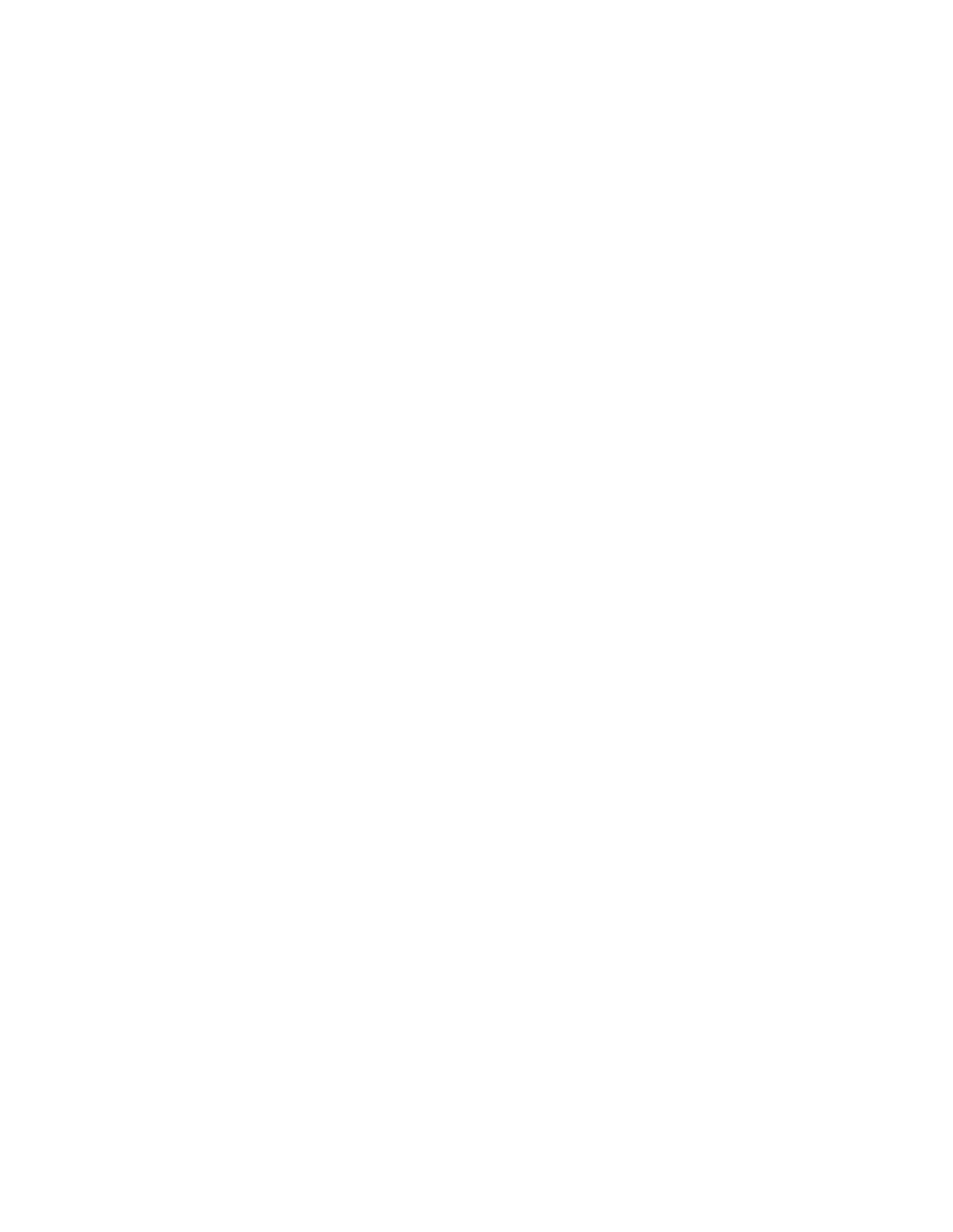## Jurupa Hills High School Parking Permit Student Contract

#### **Students can ONLY park in the general student parking spaces next to the football stadium.**

#### **Late start seniors will be given a late start sticker to be allowed to park in front of the school.**

- 1. The price for the initial permit and each additional/replacement permit is \$10.00 with ASB Card and \$15 without ASB Card. Permits are only valid for the current school year and expire on the last day of school for that year.
- 2. Hours of parking permit enforcement are Monday through Friday from 6:00 am to 5:00 pm (with the exception of handicapped parking, parking in fire lanes, reserved student spaces, and rules pertaining to safe driving practices, which are enforced at all times).
- 3. Parking permits MUST be adhered to the windshield on the **bottom of the passenger side of the windshield (Front)** of the vehicle.
- **4. A student parking permit limits parking to any stall in the student parking lot, located on the NORTH SIDE of the stadium. Parking in any location other than in a designated student parking stall is prohibited and subject you to citation(s) and/or revocation of driving privileges and/or disciplinary consequences.**
- **5.** Parking at Jurupa Hills High School is a privilege and may be revoked by administration for safety and/or disciplinary reasons.
- 6. Violations of the Fontana Unified School District and/or Jurupa Hills High School Student Code of Conduct related to the use of your vehicle are always in effect. Such violations may result in a revocation of your parking permit as well as other disciplinary consequences. Examples of these violations include, but are not limited to, off-campus parking, reckless and/or unsafe driving practices, and closed campus violations involving the use of your vehicle.
- **7.** The school system retains authority to conduct routine patrols of student parking lots and inspections of the exteriors and visible interiors of student automobiles on school property. The school system may inspect the interior of student automobiles whenever a school authority has reasonable suspicions to believe illegal or unauthorized materials are contained inside the automobile. Such patrols and inspections will be conducted without notice, without student consent, and without a search warrant. **If I fail to provide access to the interior of my car upon request by a school official, I will be subject to disciplinary action and the revoking of my parking privilege.**
- 8. The **school is not responsible for the vehicle or its contents**. You are advised to leave vehicle(s) locked at all times.
- 9. Once parked**, I am not permitted to remain in the car or return to the parking lot during school hours** without authorization from the administration.